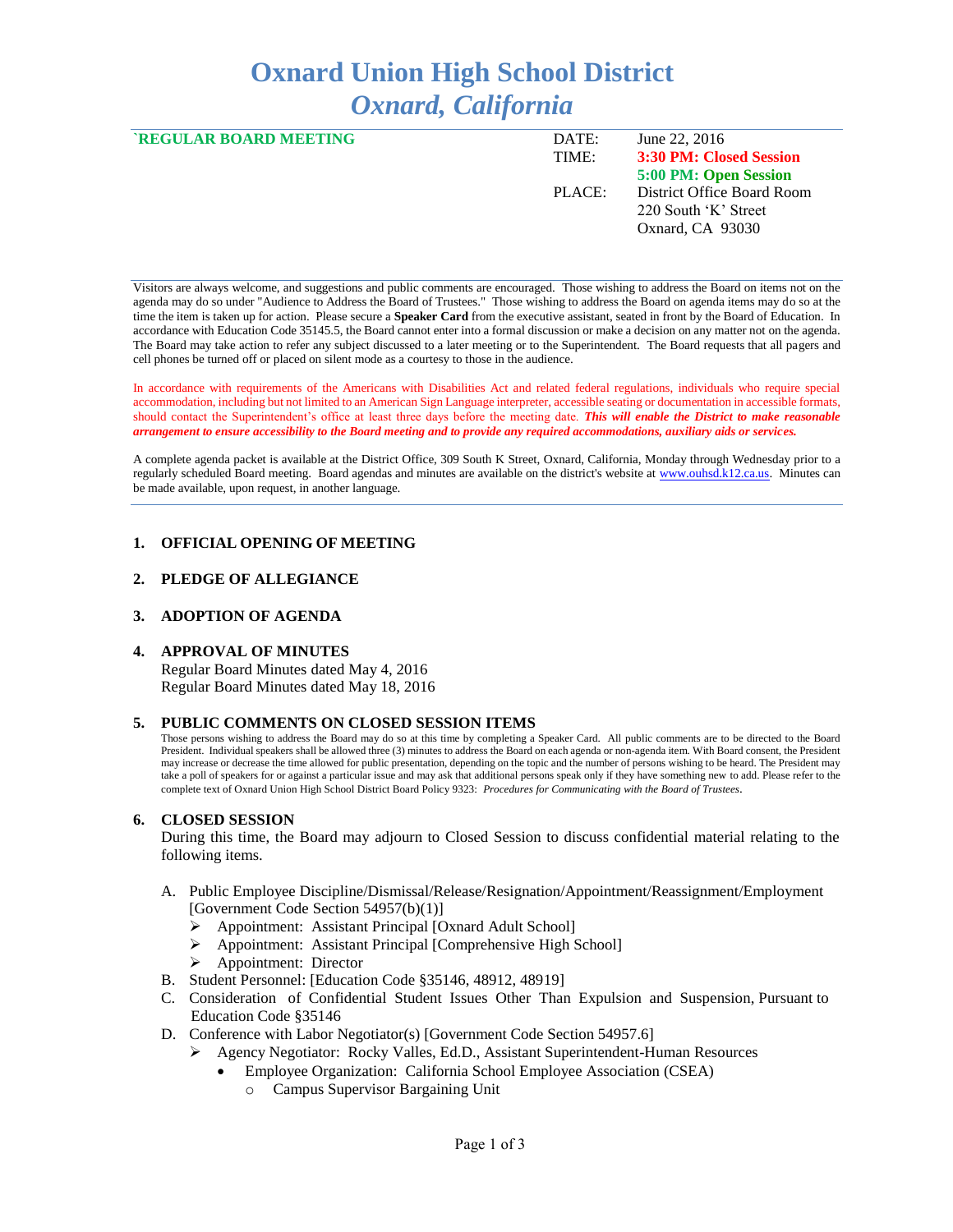Board Meeting Agenda June 22, 2016

- E. Conference with Real Property Negotiator (Govt. Code § 54956.8) PROPERTY: 50-acres of 107.25 acres located at or near 1825 Camino del Sol, Oxnard, CA (southeast corner of N. Rose Ave. and Cesar Chavez Dr.) Ventura County Assessor Parcel No. 214-0- 020-595 AGENCY NEGOTIATOR: Steve Dickinson, Asst. Superintendent Admin. Services NEGOTIATING PARTIES: Brian Edward Maulhardt, as Trustee of the Brian Edward Maulhardt Children's Support Trust UNDER NEGOTIATION: Price and terms of payment
- F. Conference with Real Property Negotiator (Govt. Code § 54956.8) PROPERTY: An approximate 5-acre portion of 49.36-acre Bell Ranch Property (agricultural property adjacent to Rancho Campana High School); Ventura County Assessor Parcel No. 156-0-180-385 AGENCY NEGOTIATOR: Steve Dickinson, Asst. Superintendent Admin. Services NEGOTIATING PARTIES: City of Camarillo UNDER NEGOTIATION: Price and terms of payment CONFERENCE WITH LEGAL COUNSEL-ANTICIPATED LITIGATION
- G. CONFERENCE WITH LEGAL COUNSEL-ANTICIPATED LITIGATION Initiation of litigation pursuant to Govt. Code  $\S$  54956.9(d)(4): 1 case

# **7. RECONVENE IN PUBLIC: REPORT ON CLOSED SESSION ACTION**

## **8. RECOGNITION:**

A. RMHS CIF Champions Track and Field

## **9. PUBLIC COMMENTS TO ADDRESS THE BOARD OF TRUSTEES**

Those persons wishing to address the Board may do so at this time by completing a Speaker Card. All public comments are to be directed to the Board President. Individual speakers shall be allowed three (3) minutes to address the Board on each agenda or non-agenda item. With Board consent, the President may increase or decrease the time allowed for public presentation, depending on the topic and the number of persons wishing to be heard. The President may take a poll of speakers for or against a particular issue and may ask that additional persons speak only if they have something new to add. Please refer to the complete text of Oxnard Union High School District Board Policy 9323: *Procedures for Communicating with the Board of Trustees.*

## **10. SUPERINTENDENT'S REPORT**

## **11. CONSENT CALENDAR**

## **Administrative Services**

- A. Consideration of Approval of Authorization of Signatures
- B. Consideration of Approval of Award to Sunrise Produce Company and The Berry Man, Inc. for District-Wide Nutrition Services Produce Products, Bid #545
- C. Consideration of Approval of Award to A&R Food Distributors for District-Wide Nutrition Services Food and Grocery Supplies, Bid #546
- D. Consideration of Approval of Award to P&R Paper Supply Company, Inc. for District-Wide Nutrition Services Paper Products, Bid #547
- E. Consideration of Approval of Purchase Orders and Direct Pays, May 23 June 10, 2016
- F. Consideration of Approval of Donations, May 10 June 13, 2016

## **Educational Services**

- G. Consideration of Approval of Non-Public School Placement for Student according to the Recommendation of the Student's IEP Team and the Director of Special Education
- H. Consideration of Approval of Positive Behavior Interventions and Support Professional Development Provider – Safe and Civil Schools, Foundations Series
- I. Consideration of Approval of Online student and community reporting system Sprigeo Inc, Reporting and Documentation system